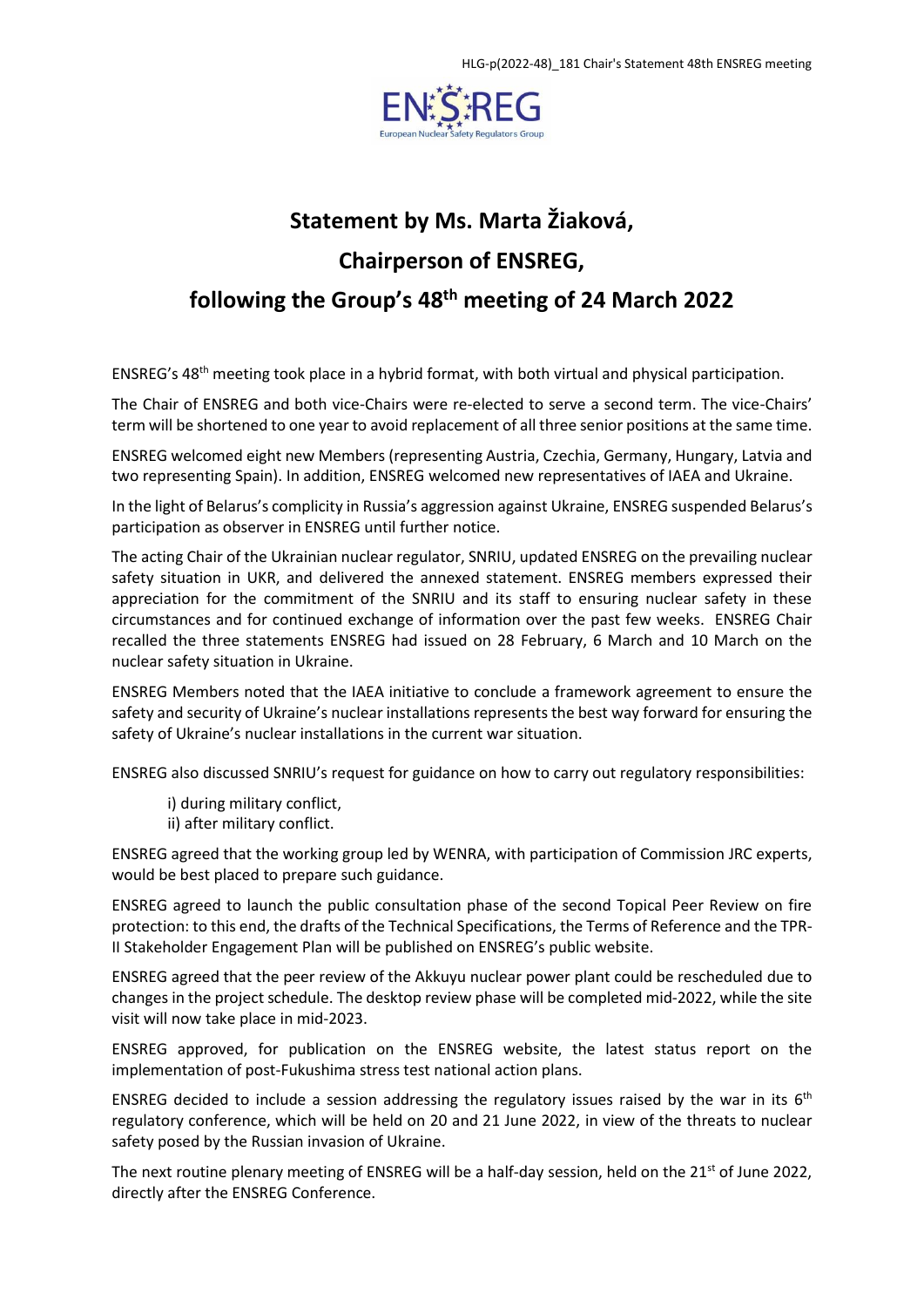## Annex

## **STATEMENT OF UKRAINE for the ENSREG meeting on 24 March 2022**

Ukraine is one of the ten largest countries in the world in terms of nuclear energy use. As a country that has already paid a very high price for the Chornobyl disaster, Ukraine has been applying significant permanent efforts for decades to ensure the highest standards of nuclear and radiation safety and security. The results of those efforts are confirmed by the conclusions of many international missions, peer reviews, cooperation projects.

However, the conditions of the high safety standards of peaceful atom use have changed dramatically as a result of russian federation's full-scale military aggression against Ukraine.

As it is defined in the UN General Assembly resolutions of 2 March 2022 ES-11/1 "Aggression against Ukraine", Ukraine has been under a full-scale armed aggression launched by the russian federation.

Military seizure and destruction of nuclear installations has nothing to do with the assurance of the internationally recognized fundamental safety principles and requirements. It needs to be noted that Ukraine is no longer able to ensure Operator's compliance with the nuclear and radiation safety requirements and to ensure regulatory control. The SNRIU has analyzed the current status of compliance/uncompliance with the IAEA Fundamental Safety Principles and Safety Requirements in connection with the military aggression of the Russian Federation against Ukraine (Analysis attached).

The operational personnel at the seized facilities are exhausted due to constant pressure from the Russian military. There is no possibility of normal rest because they or their relatives are actually at the gunpoint. The risk of human failure is catastrophically increasing.

The situation is constantly deteriorating due to the fact that the repair and maintenance work are not possible, and there are no possibilities to deliver spare parts, equipment and qualified specific maintenance and repair personnel to the site.

At the same time, the situation is deteriorating significantly due to the looting of nuclear installations equipment and materials by the Russian military.

It is necessary to act now because the delay can lead to serious consequences. The SNRIU calls for the immediate establishment of an effective mechanism to ensure nuclear and radiation safety in the country as a whole, and at seized facilities in particular.

Following the current deterioration of the situation the Ukraine strongly requests the ENSREG and all European community to provide us with their support of the Ukrainian position regarding the Framework agreement between IAEA and SNRIU on the safety and security of nuclear installation in Ukraine in particular that which affected by the armed aggression of russian federation against Ukraine.

Under these circumstances and taking into account that there is no precedence in the World history that nuclear installations and facilities of such scale like in Ukraine are under the condition of armed aggression and military actions, the urgent international assistance to Ukraine on the safety and security of nuclear installations and facilities in Ukraine shall meets the priority demands of the Ukrainian as follows:

- to establish and coordinate provision of all necessary means for a security zone around every Ukrainian NPP, where there should not be any military personnel, armaments or equipment;